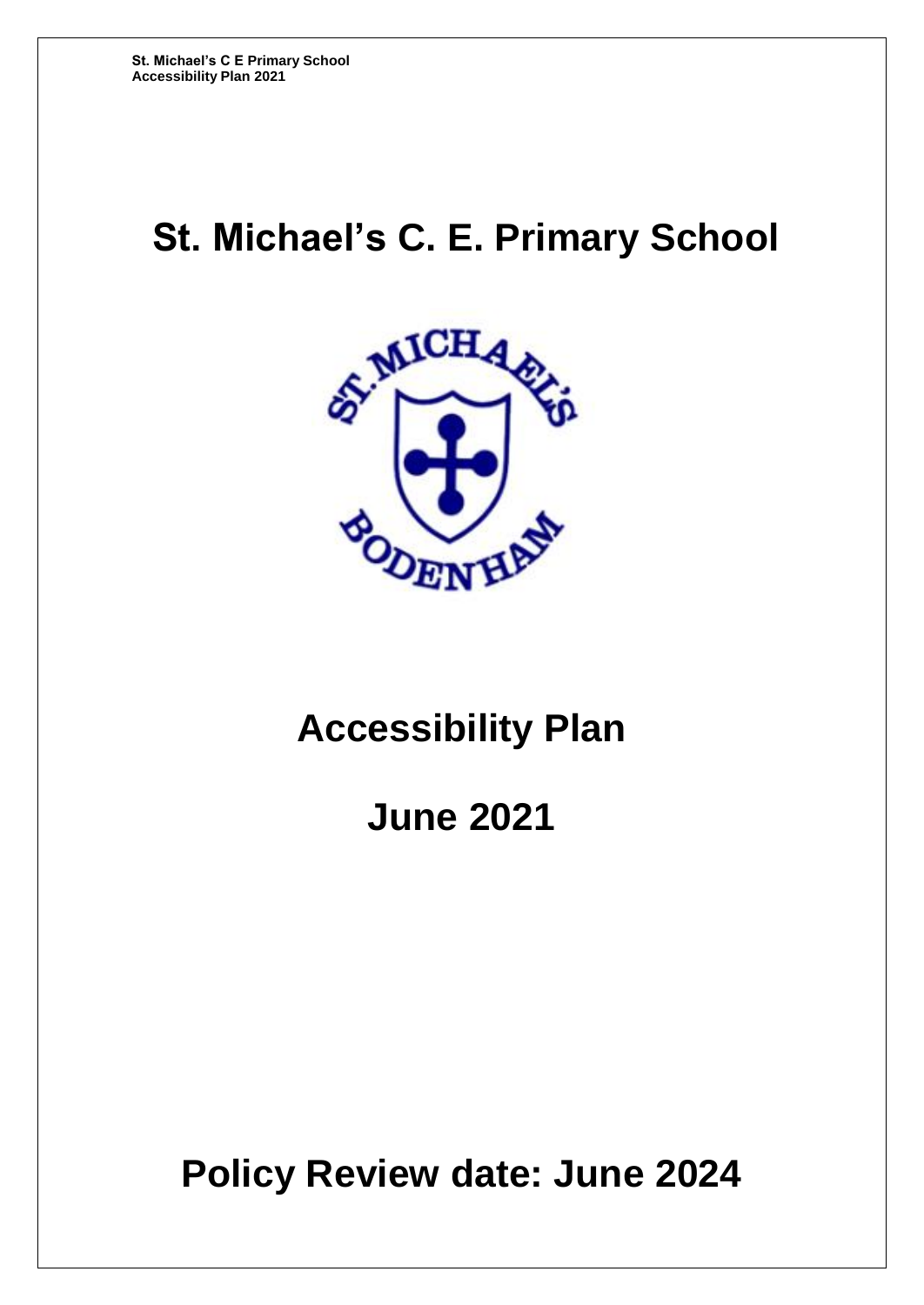# **School Accessibility Plan**

### **1 Introduction**

The Equality Act, Schedule 10 requires all academies to have an Accessibility Plan. The purpose of St. Michael's C E Primary School Accessibility Plan is to meet the requirements for the Equality Act and to support the following:

- Increasing the extent to which pupils with a disability can participate in the curriculum.
- Improving the physical environment of school for the purpose of increasing the extent to which pupils with a disability are able to take advantage of education and benefits, facilities or services provided or offered by the school, and
- Improving the delivery to pupils with a disability of information, which is readily accessible to pupils who do not have a disability.

St. Michael's C E Primary School is a member of the Diocese of Hereford Multi Academy Trust. The Trust is committed to providing an environment that enables full curriculum access that values and includes all pupils, staff, parents/carers and visitors, regardless of their education, physical, sensory, social, spiritual, emotional and cultural needs. The Trust is committed to taking positive action in the spirit of the Equality Act 2010 with regard to disability and to continually developing a culture of inclusion, support and awareness within the Trust.

Equality Impact Assessments will be undertaken as and when policies are reviewed. The terms of reference for all committees will include the need to consider Equality and Diversity issues as required by the Equality Act 2010.

The Trust policy on equality aims to ensure that there is no discrimination against any group with a protected characteristic of age, disability, gender reassignment, marriage or civil partnership, pregnancy and maternity, race, religion or belief, gender or sexual orientation. The Trust's intention is that any person with a disability, whether a pupil or employee, is not treated any less favourably in the service, education or support they receive than people without a disability. Meeting these requirements is fully consistent with the Trust's Equality Policy.

At a macro level, the Trust will ensure that all new building work meets the needs of users with a physical disability and will work towards making all of its accommodation accessible where it is practical to do so.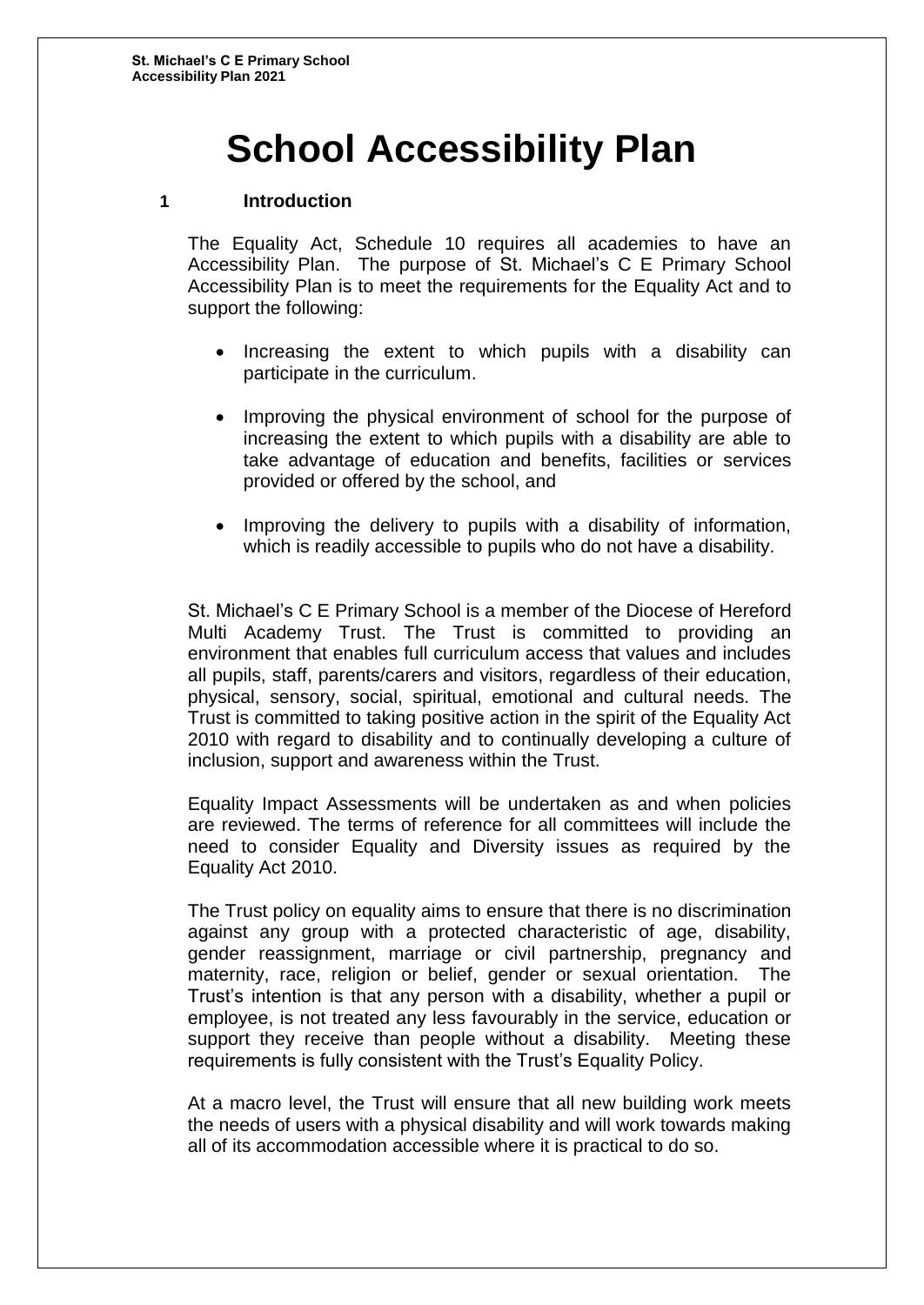### **2 Definition of Disability**

**St. Michael's C E Primary School recognises that a person has a disability if she or he has a physical or mental impairment that has a substantial and long term adverse effect on his or her ability to perform day to day activities. (Equality Act 2010)**

### **3 Key Objectives**

- **3.1** To reduce and eliminate barriers to access to the curriculum and to full participation in the school community for pupils, prospective pupils and our adult users with a disability.
- **3.2** St. Michael's C E Primary School will:

#### **Aim to increase the extent to which pupils with disabilities can participate in the curriculum**

Access to the curriculum covers not only teaching and learning, but also the wider curriculum such as after-school activities, leisure, sporting and cultural activities or school visits.

### **Improve its physical environment**

This includes improvements to the environment of the School, which can include visual, acoustic and physical environments. All new school buildings should be physically accessible to disabled students. Much of the work in the area of improving the physical environment will therefore involve improving access to existing buildings.

#### **Improve the delivery of accessible information for disabled students**

This covers planning to make written information normally provided by the School to its students available to disabled students. Information should take account of students' disabilities and parents' preferred formats and should be made available within a reasonable timescale.

# **4 Existing Arrangements**

**4.2** St. Michael's C E Primary School's building has been improved to meet the needs of disabled pupils and disabled toilets are available.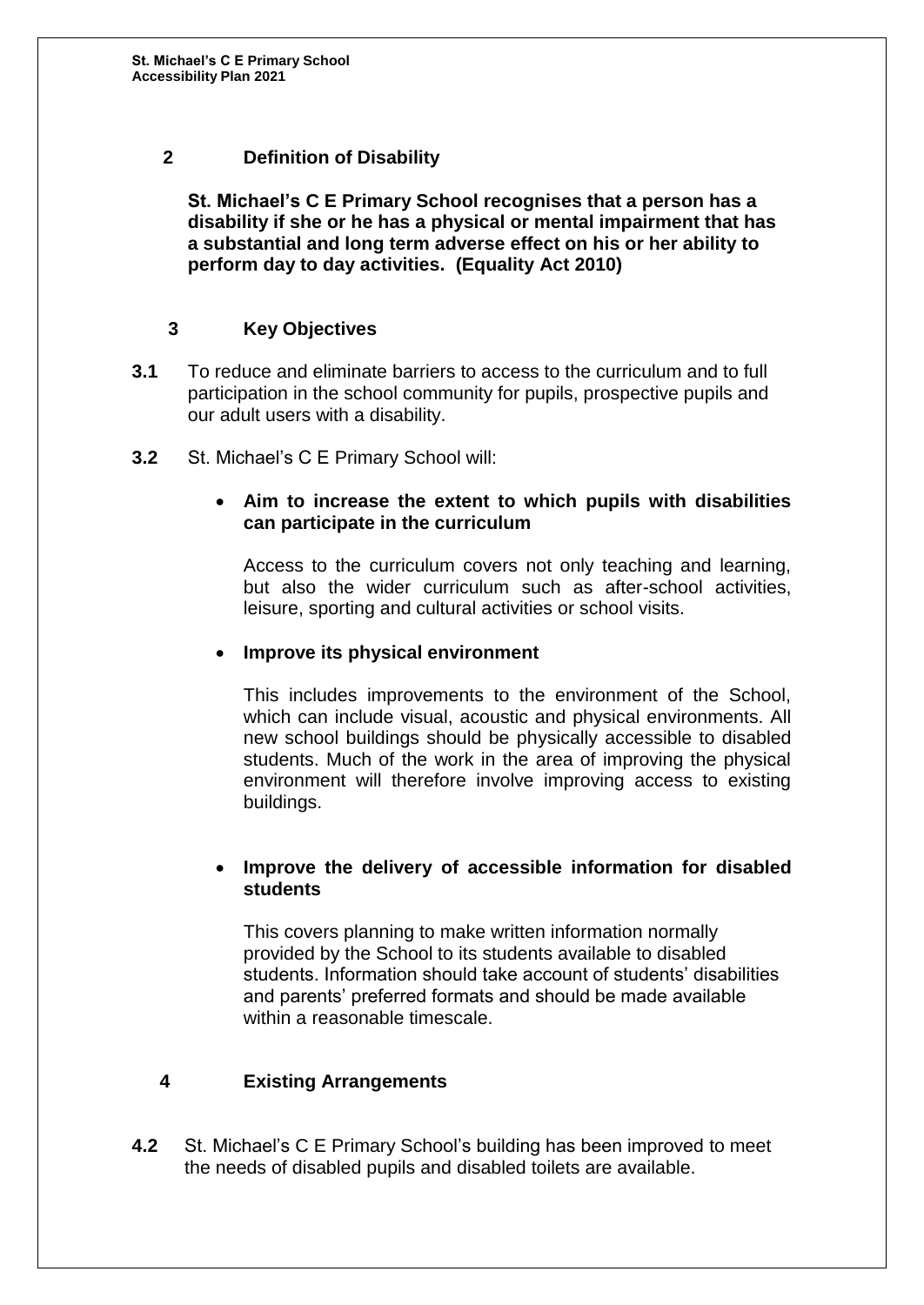- **4.3** The school provides all pupils with a broad and balanced curriculum, differentiated and adjusted to meet the needs of individual pupils
	- setting suitable learning challenges
	- responding to pupils' diverse learning needs
	- overcoming potential barriers to learning and assessment for individual and groups of pupils.
- **4.4** School staff receive relevant training in making the curriculum accessible to all pupils, and are aware of its importance.
- **4.6** The school recognises and values parents' knowledge of their child's disability and its effect on his/her ability to carry out normal activities, and respects the parents' and child's right to confidentiality.

# **5 Action Plan**

- **5.1** At St. Michael's C E Primary School, we are committed to providing a fully accessible environment which values and includes all students, staff, parents and visitors regardless of their education, physical, sensory, social, spiritual, emotional and cultural needs. We are further committed to challenging attitudes about disability and accessibility and to developing a culture of inclusion, support and awareness Training and guidance will be provided to all members of staff to ensure that they can participate in delivery the Accessibility Plan..
- **5.2** St. Michael's C E Primary School plans, over time, to increase the accessibility of provision for all students, staff and visitors to the School.
- **5.3** Attached are three Action Plans, relating to the three key aspects of accessibility.

This plan will be monitored regularly by the Local Governing Body and will be reviewed every three years to continue to ensure that it is appropriate to the needs of our school.

It will be shared with all employees, and in the wider academy, to ensure transparency and to foster the view that delivering accessibility is the responsibility of the academy community and not just the Local Governing Body and Head Teacher.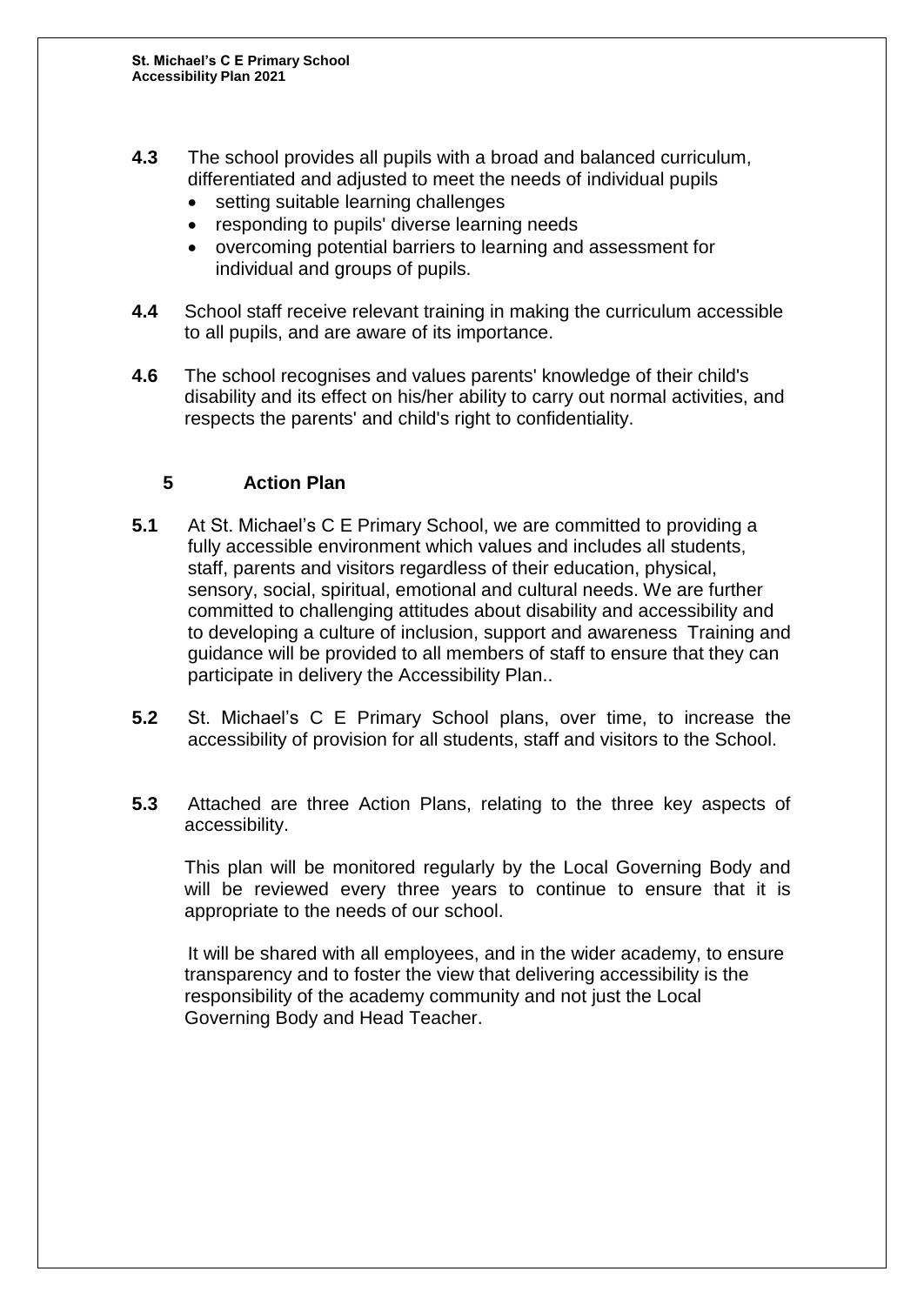# **St. Michael's C E Primary School - Accessibility Plan**

### **A - IMPROVING ACCESS TO THE PHYSICAL ENVIRONMENT**

| <b>Target</b>                                                                                        | <b>Action</b>                                                                 | <b>Resources</b>    | <b>Timeframe</b>         | <b>Outcomes</b>                                                               |
|------------------------------------------------------------------------------------------------------|-------------------------------------------------------------------------------|---------------------|--------------------------|-------------------------------------------------------------------------------|
| Light Switches and door<br>handles                                                                   | Provide easy access to<br>rooms                                               | capital             | Make provision in budget | Adults and children can<br>access all areas in our<br>school.                 |
| Provide play equipment<br>suitable for children with<br>physical disabilities as the<br>need arises. | The suitability of new<br>equipment to be<br>considered prior to<br>purchase. | New play equipment. | New equipment in place.  | Children with physical<br>disabilities will have<br>access to play equipment. |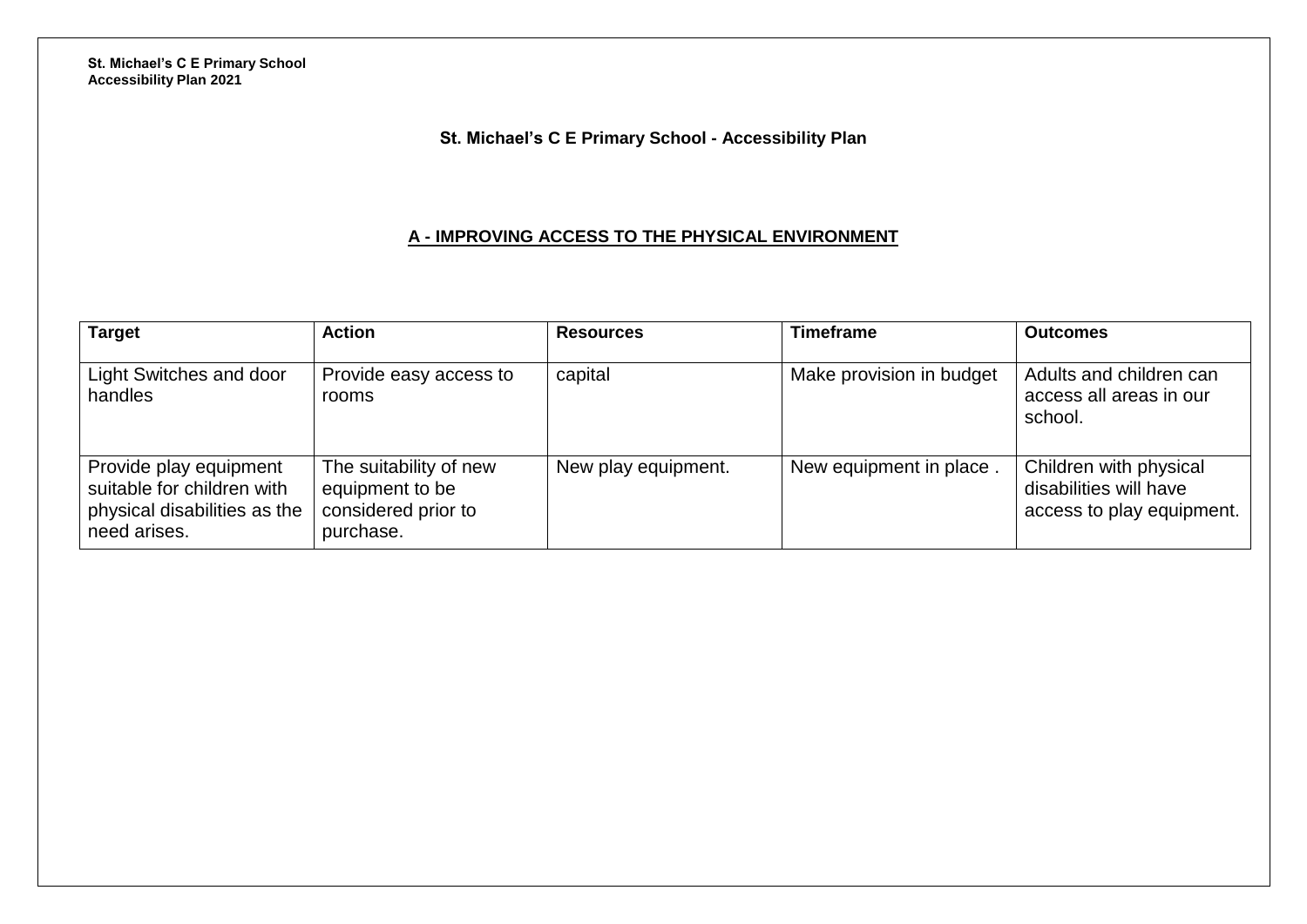**St. Michael's C E Primary School Accessibility Plan 2021**

# **B - IMPROVING ACCESS TO THE CURRICULUM**

| <b>Target</b>                                                                                                                                   | <b>Action</b>                                                                                                                      | <b>Resources</b>                                           | <b>Timeframe</b>                              | <b>Outcomes</b>                                                                                                                                                |
|-------------------------------------------------------------------------------------------------------------------------------------------------|------------------------------------------------------------------------------------------------------------------------------------|------------------------------------------------------------|-----------------------------------------------|----------------------------------------------------------------------------------------------------------------------------------------------------------------|
| All staff using consistent<br>methods to assess<br>children working below<br>age related expectations.                                          | Moderation of<br>assessments.                                                                                                      | Staff meeting time                                         | Ongoing<br>monitoring<br>of good<br>practice. | Consistent use across<br>year groups.                                                                                                                          |
| To raise awareness of the<br>inclusive practices,<br>disability and how to<br>remove barriers to<br>learning, assessment and<br>participation.  | Whole staff training on<br>inclusion and<br>differentiation.                                                                       | Time/training                                              | Ongoing                                       | Staff more familiar with<br>different techniques to<br>enable all pupils,<br>particularly those with<br>disabilities, to access the<br>curriculum and achieve. |
| Teachers' planning<br>includes, opportunities for<br>all pupils to take part and<br>achieve.                                                    | Planning of new cross-<br>curricular/creative<br>curriculum Scrutiny of<br>planning by Head<br>Teacher, SENDCo, Co-<br>ordinators. | Time/training                                              | Ongoing                                       | All children will have<br>access to a curriculum in<br>which they can take part,<br>achieve, reach their full<br>potential and enjoy!                          |
| To ensure that all pupils<br>have access to the<br>learning resources they<br>require such as coloured<br>paper and pencil grips as<br>required | Identified children will be<br>provided with the<br>necessary classroom<br>resources they require by<br>the class teacher and TA.  | Liaise with SENDCo and the Learning<br><b>Support Team</b> | Ongoing                                       | All children will have<br>access to the curriculum<br>using personalised<br>learning materials.                                                                |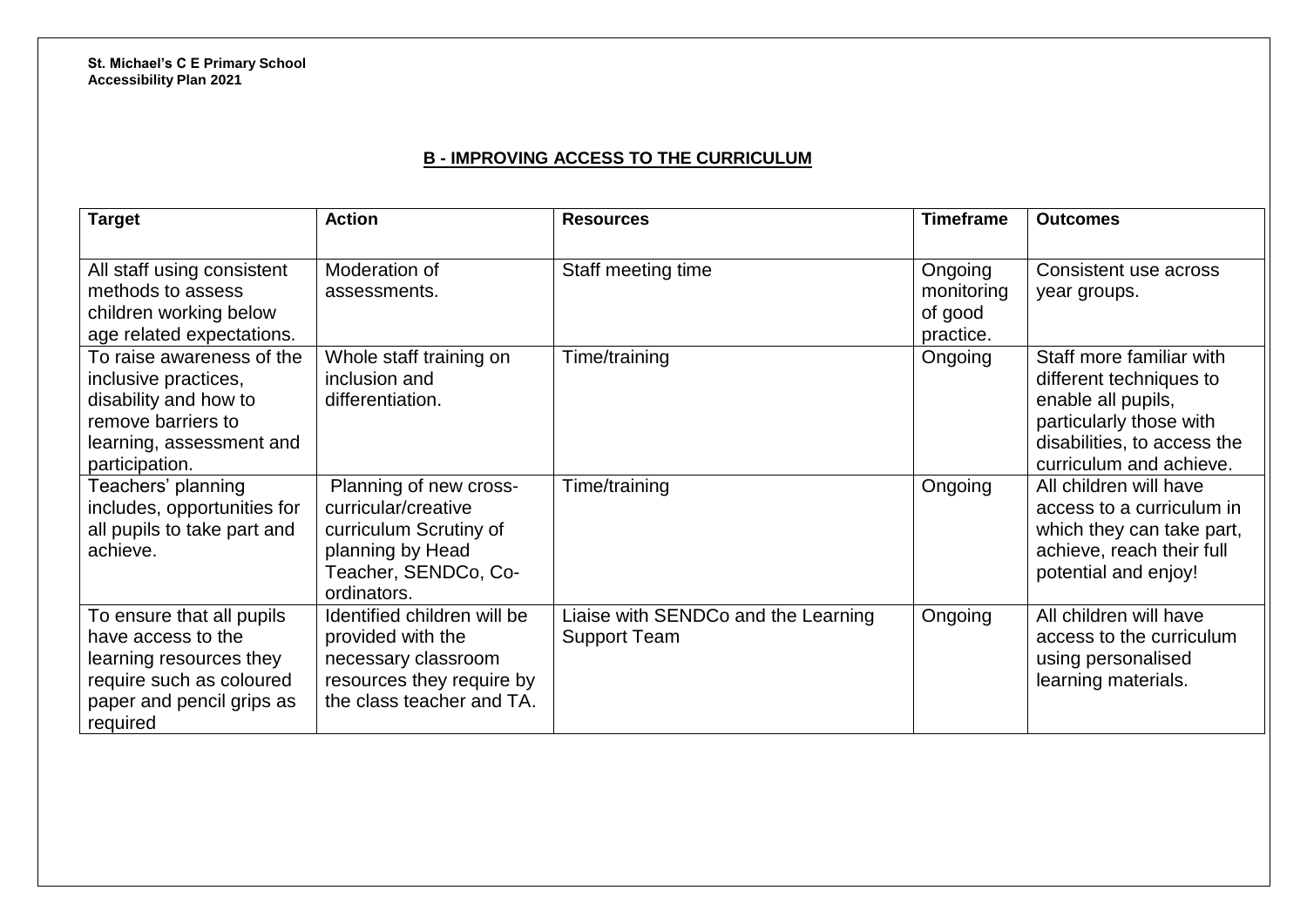#### **St. Michael's C E Primary School Accessibility Plan 2021**

| <b>ICT</b> equipment<br>iPads available throughout $ $<br>the school. | Using existing resources | Ongoing | All children will have<br>access to ICT resources. |
|-----------------------------------------------------------------------|--------------------------|---------|----------------------------------------------------|
|-----------------------------------------------------------------------|--------------------------|---------|----------------------------------------------------|